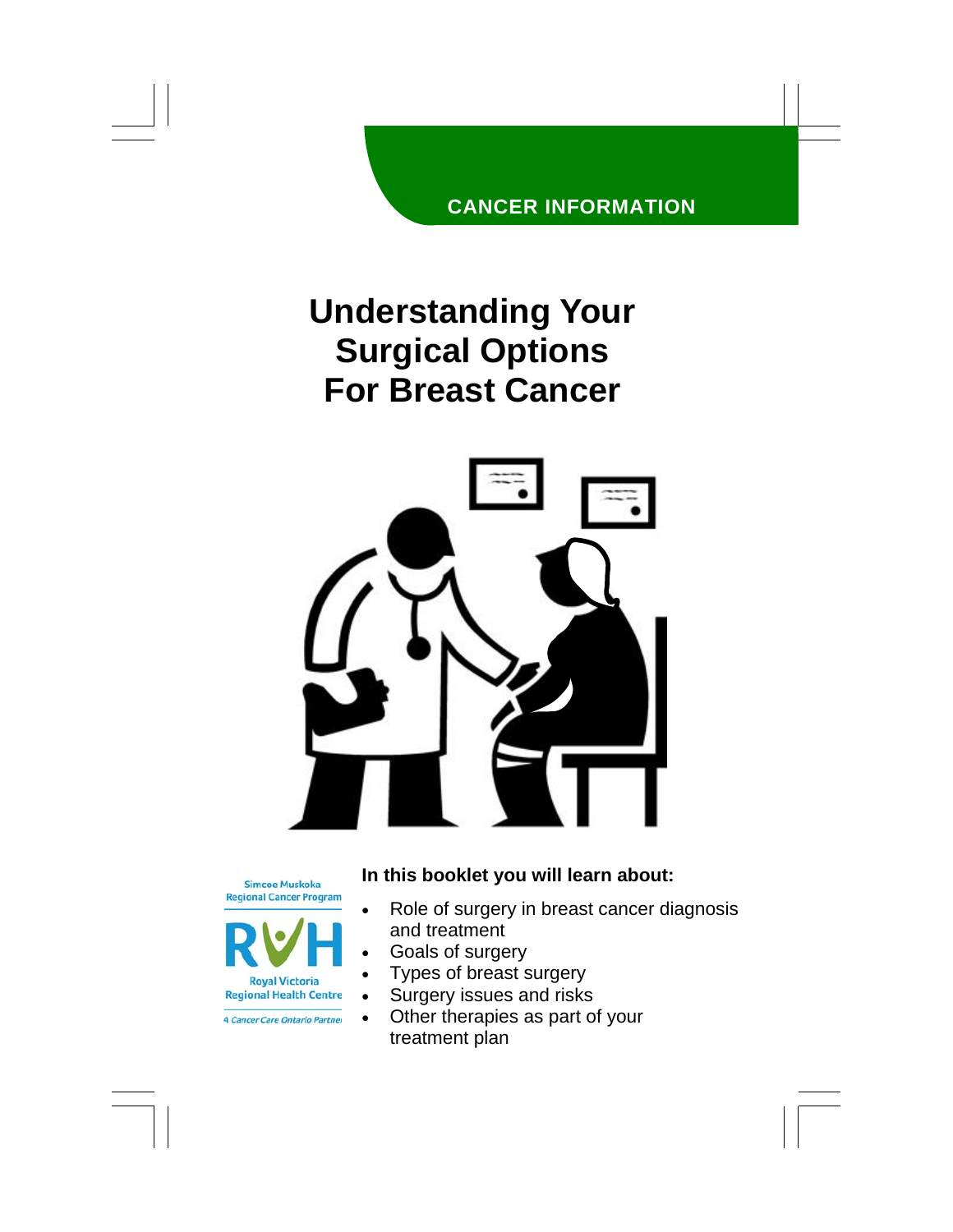# *Table of contents*

| What is breast cancer?                 | 3  |
|----------------------------------------|----|
| What is the role of surgery?           | 4  |
| What are the goals of surgery          | 4  |
| Types of breast surgery                | 5. |
| Types of lymph node biopsies           | 6. |
| <b>Surgery issues</b>                  | 6  |
| Other therapies to treat breast cancer | 8  |

## Written by: Dr. G. Kruzyk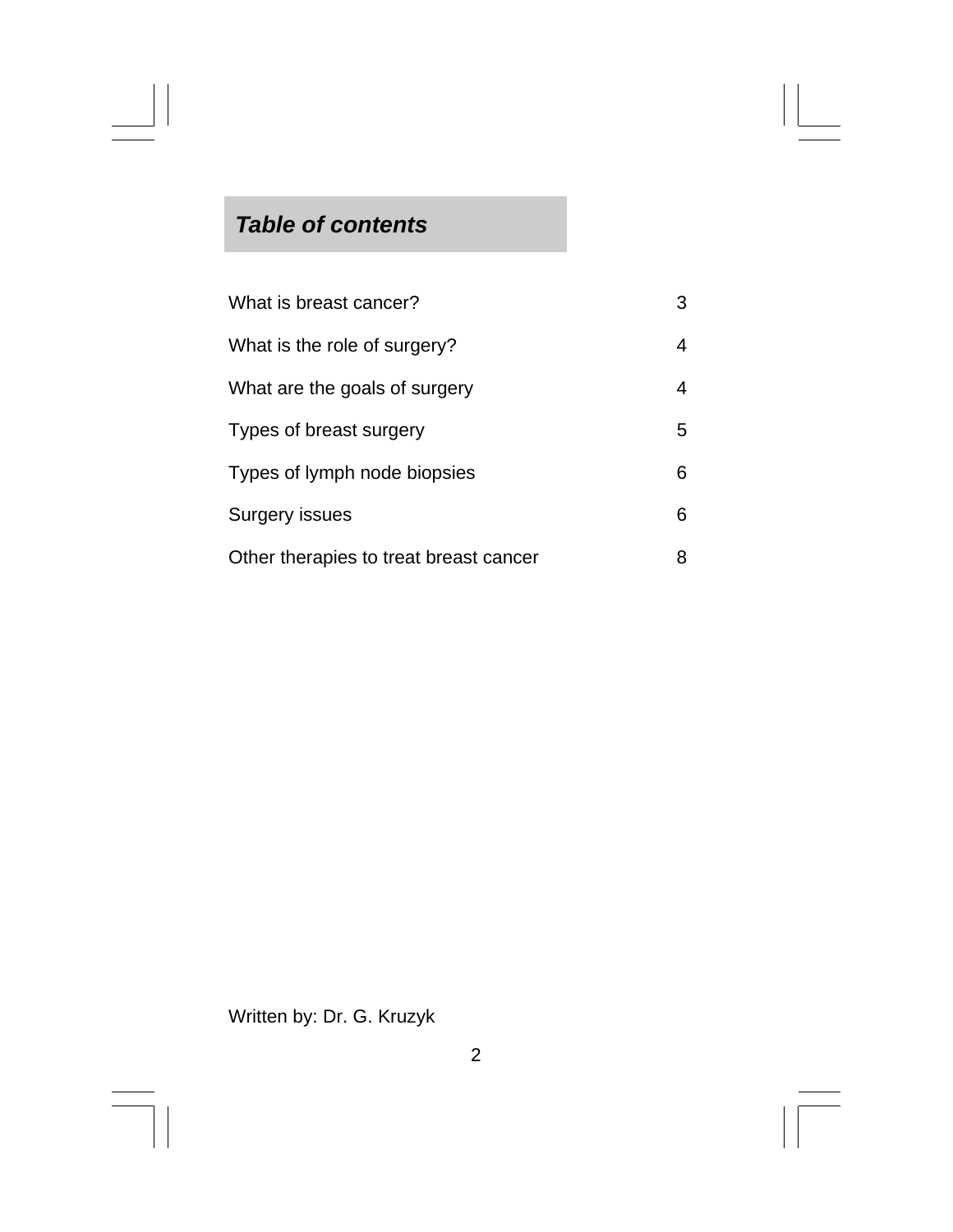### *What is breast cancer?*

Cancer of the breast occurs when there are cells which grow in an uncontrolled way. This may be caused by:

- Mutations in the cell's DNA (which controls how cells behave)
- The **BRCA** gene (if you have it)

When cells grow in an uncontrolled fashion, they can invade or spread to other parts of the body (**metastasize**).

The cancerous cells most often grow in the breast **ducts** (see 1A in Figure 1), less commonly in the **lobules** (see 1B in Figure 1), and rarely in other breast tissue. At an early stage, the cancerous cells may not invade (**carcinoma insitu**), but over time may become invasive and spread.



**Figure 1: Diagram of the breast.**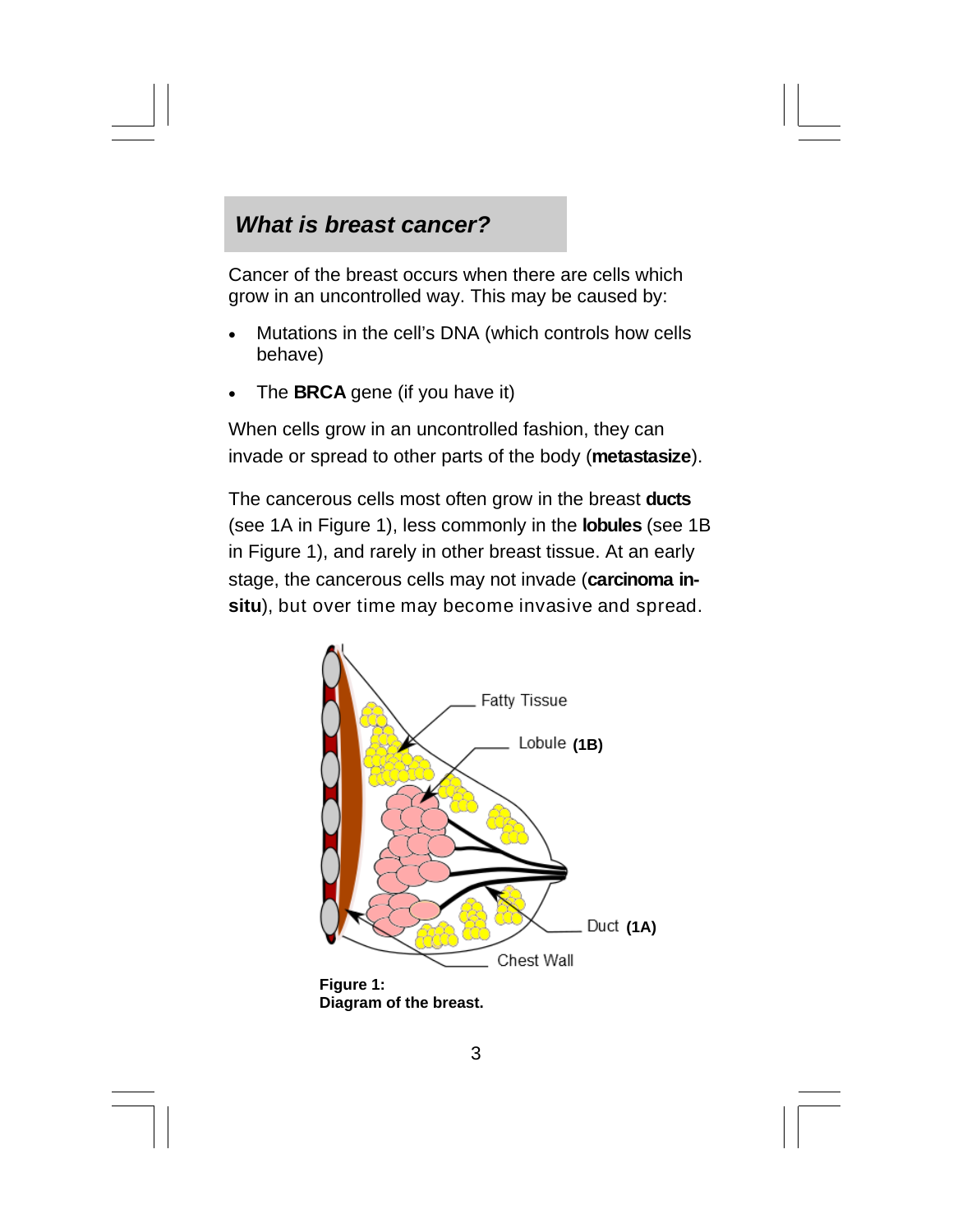## *What is the role of surgery?*

Surgery is used to:

- confirm the breast cancer diagnosis
- gather more information about the tumour (**pathology**) and its tendency to spread (**staging**)
- remove as much of the tumour as possible to prevent local invasion and risk of spreading (**local control**).

Since breast cancer cells often travel to local lymph nodes (which act as a partial filter), some of the lymph nodes in the arm pit (**axilla**) may be removed (**biopsied**) during surgery.

Some patients may benefit from cosmetic reconstruction as part of their breast cancer treatment. Talk to your surgeon about this if you would like more information.

#### *What are the goals of surgery?*

In breast cancer, the goals of surgery are to remove the tumour with clear edges (**margins**) and to minimize any cosmetic deformity. When a lymph node biopsy is performed, we also wish to minimize side effects such as arm swelling (**lymphedema**), shoulder weakness or stiffness.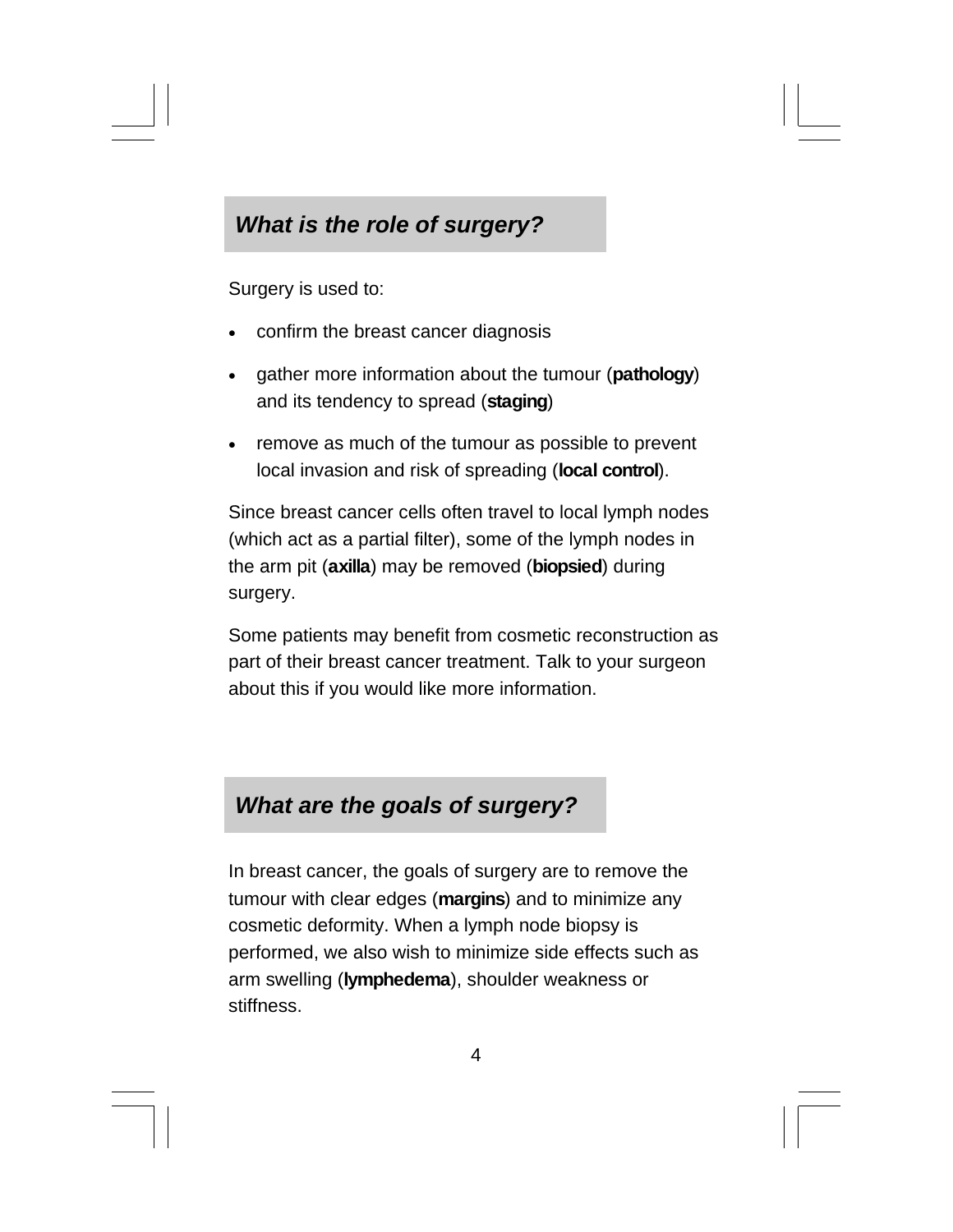# *Types of breast surgery*

Studies have shown that as long as clear margins can be obtained, removing the tumour and some surrounding breast tissue (a **partial mastectomy/lumpectomy**) is an acceptable treatment for a localized breast cancer. See Figure 2 for where a lumpectomy incision may be done on the breast. Often this is followed with radiation treatment to the breast to maximize the chances of local control.

If the tumour is large or placed in a location where a lumpectomy would cause significant deformity, sometimes a **complete mastectomy** (removal of breast) is more appropriate.

Also, if there are risk factors for hidden islands of cancer in the breast (based on genetic predisposition, pathology reports, or breast imaging), then mastectomy may also be recommended.

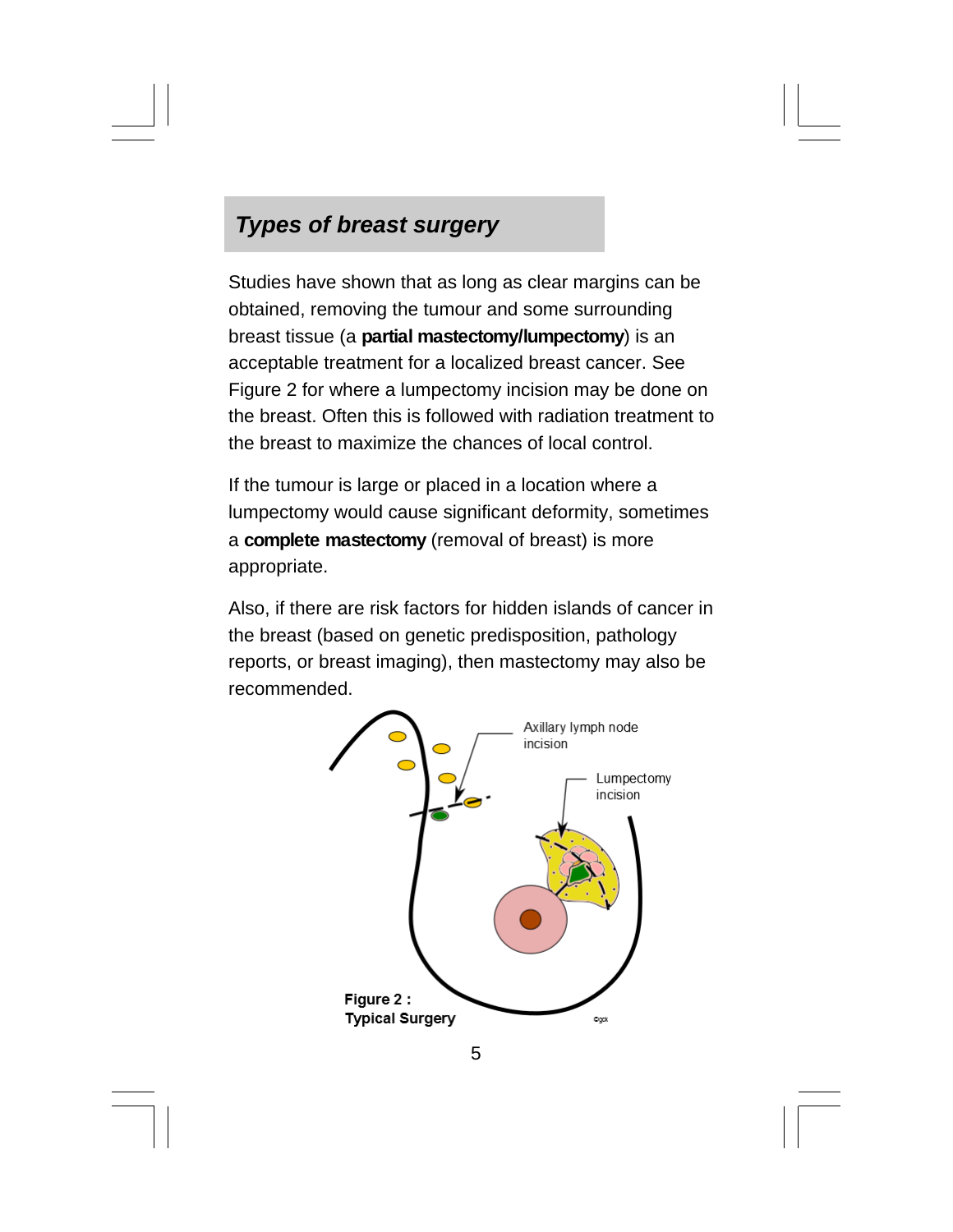# *Types of lymph node biopsies*

The main reason to biopsy the lymph nodes is to find out about the risk of spread. In the past, this was done by removing as many lymph nodes as one could find in the arm pit (**axillary lymph node dissection**). See Figure 2, page 5, for where the lymph nodes are located on the breast.

More recent studies show that removing only the lymph nodes which have the highest risk of filtering out cancer cells (the **sentinel nodes**), may be all that is needed to decide on the risk of spread and lower the chances of other problems that can occur after the surgery.

However, if we suspect multiple lymph nodes may be involved with cancer, it may be better to try to remove as many as possible.

#### *Surgery issues*

In some cases, a cancer may be diagnosed but cannot be felt (**palpated**). In these cases we often insert a wire into the breast by the imaging department (**wire-localization**) so that the surgeon can reliably remove the area at the tip of the wire.

If a sentinel lymph node procedure is planned, a radioactive dye will be injected into the breast the day before surgery. On the morning of surgery, the breast is scanned to estimate the number and location of possible sentinel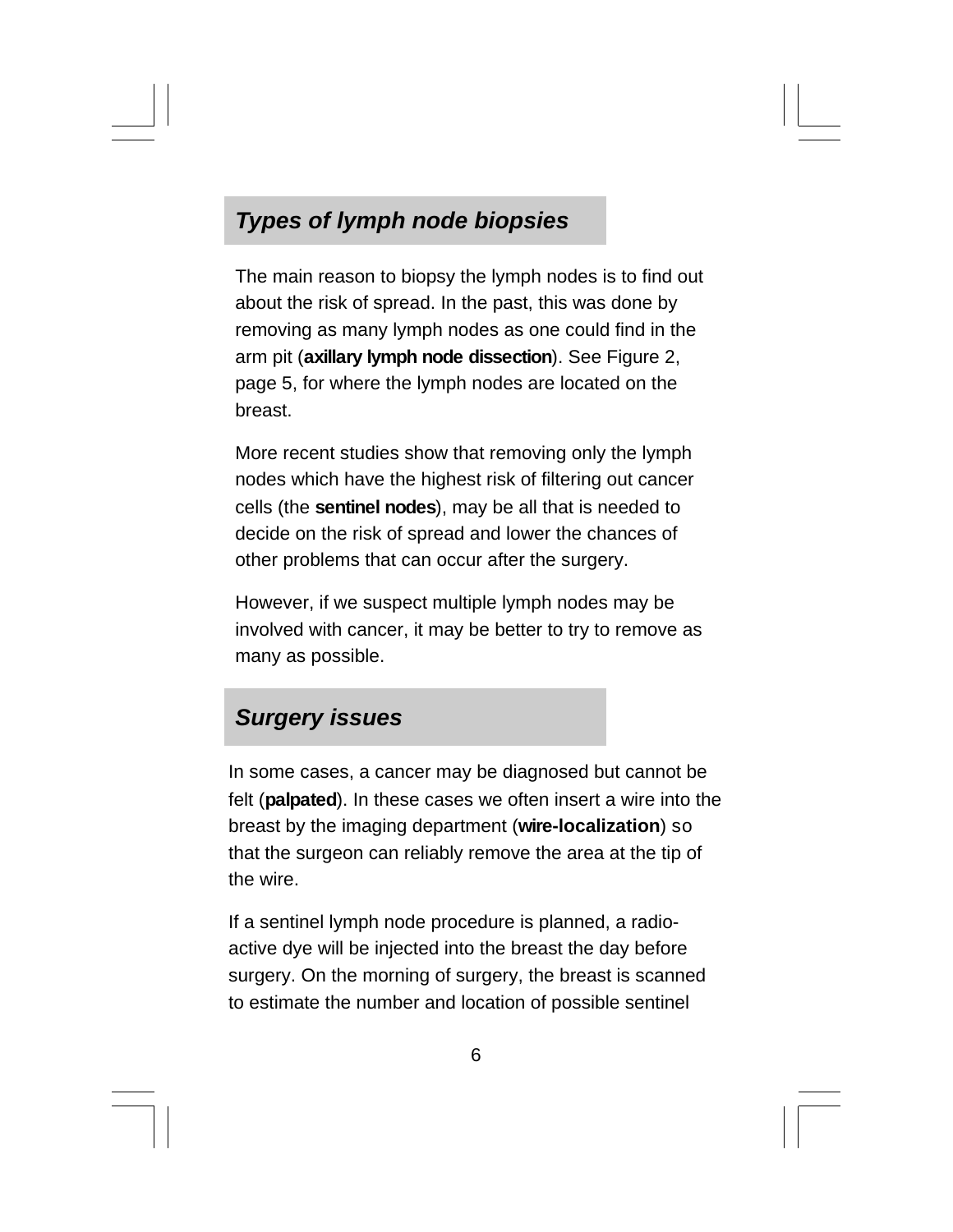nodes. Usually, the surgeon also injects a special blue dye into the breast at surgery to also help find possible sentinel lymph nodes.

We generally try to avoid the use of **surgical drains** (a plastic tube that connects to a vacuum canister) but if there is a large **cavity** (space) in the arm pit or under the skin, using drains may decrease the chance of excess fluid collecting (**seroma**).

Most of the time a water resistant dressing is placed over the incision, to allow showering. Sometimes a larger dressing is placed over this to apply pressure and try to decrease fluid from accumulating.

After a lumpectomy, we usually suggest you wear a firm supporting bra for one to two weeks.

With any breast surgery there are some risks:

- Risk in using general anesthetic
- . Wound infection
- Fluid collecting in surgical site (seroma)
- Cosmetic deformity
- May need to repeat surgery
- Repeat surgery based on final pathology reports
- Shoulder stiffness/discomfort
- Arm swelling